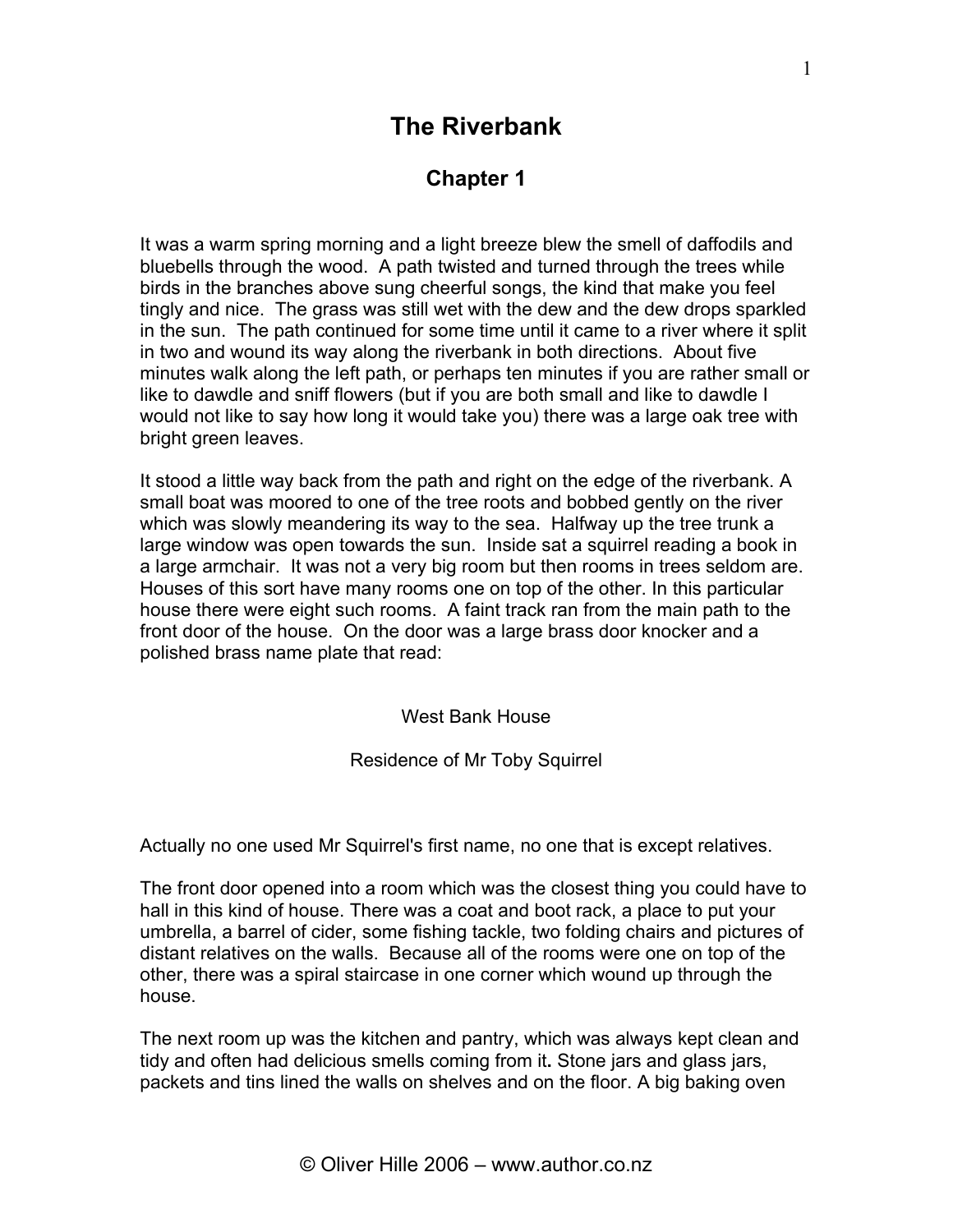and a bucket of coal for the fire sat under the window that looked out towards the wood.

The stairs went up to the living room where Squirrel was reading and occasionally looking out of the window at the sun and the puffs of white cloud floating by. It was almost a nice enough morning to sit outside in the sun on a deck chair he thought. But then again perhaps it wasn't, and he continued reading.

The living room was filled with interesting things. On the walls, on shelves and on the floor there were plants and jars and pictures and boxes. There were three windows, a large fireplace, an old wooden clock on the mantelpiece and two vases filled with freshly cut, lovely smelling flowers. Most interesting of all were the rows and rows of books on the bookcase which reached the ceiling. There were books on history and some on geography, books about plants, animals, parks, rivers, and fish and so on. Best of all were the poetry and story books with colourful pictures which could take you to another place and make you forget where you were. Just by looking through his house you could tell that Toby Squirrel was the kind of person you would like to know and perhaps go to visit on a rainy day to sit in front of the fire talking about all kinds of things.

From the living room the stairs went up to a clean, fresh bathroom with a small window open to the breeze. On one wall hung a long mirror and next to it was an airing cupboard filled with warm towels, sheets, cloths and flannels. Above the bathroom was the lounge. There were some chairs and a coffee table and three large windows which opened to the North, South and West. There was also a door on the East side which opened onto a veranda from which you could see both ways along the river and catch the best of the midday sun. In one corner of the room was a jug with six matching mugs. On warm nights when friends visited, Squirrel would full the jug with cider from his barrel and carry it up to be sipped until the sun set.

Squirrel's bedroom was the next room up. It was a cosy room with a comfortable bed and a feather duvet. An old chest of drawers given to him by his grandmother sat against one wall, and a writing desk set against another. A large window let in the morning sun and there were two flowering plants on the window sill.

The stairs wound still further up to the spare bedroom which had bunks on one side of the room and a hammock on the other. A wardrobe was built into one wall and two windows, a mirror and a green rug completed the furnishings.

At the very top of squirrel's house was the storeroom which was fairly empty because it was spring. At the beginning of winter it had been filled with apples, nuts, jam, bottled fruit and sacks of vegetables. But now most of it had been eaten. There was still an unopened bag of porridge oats, a few jars of fruit, and